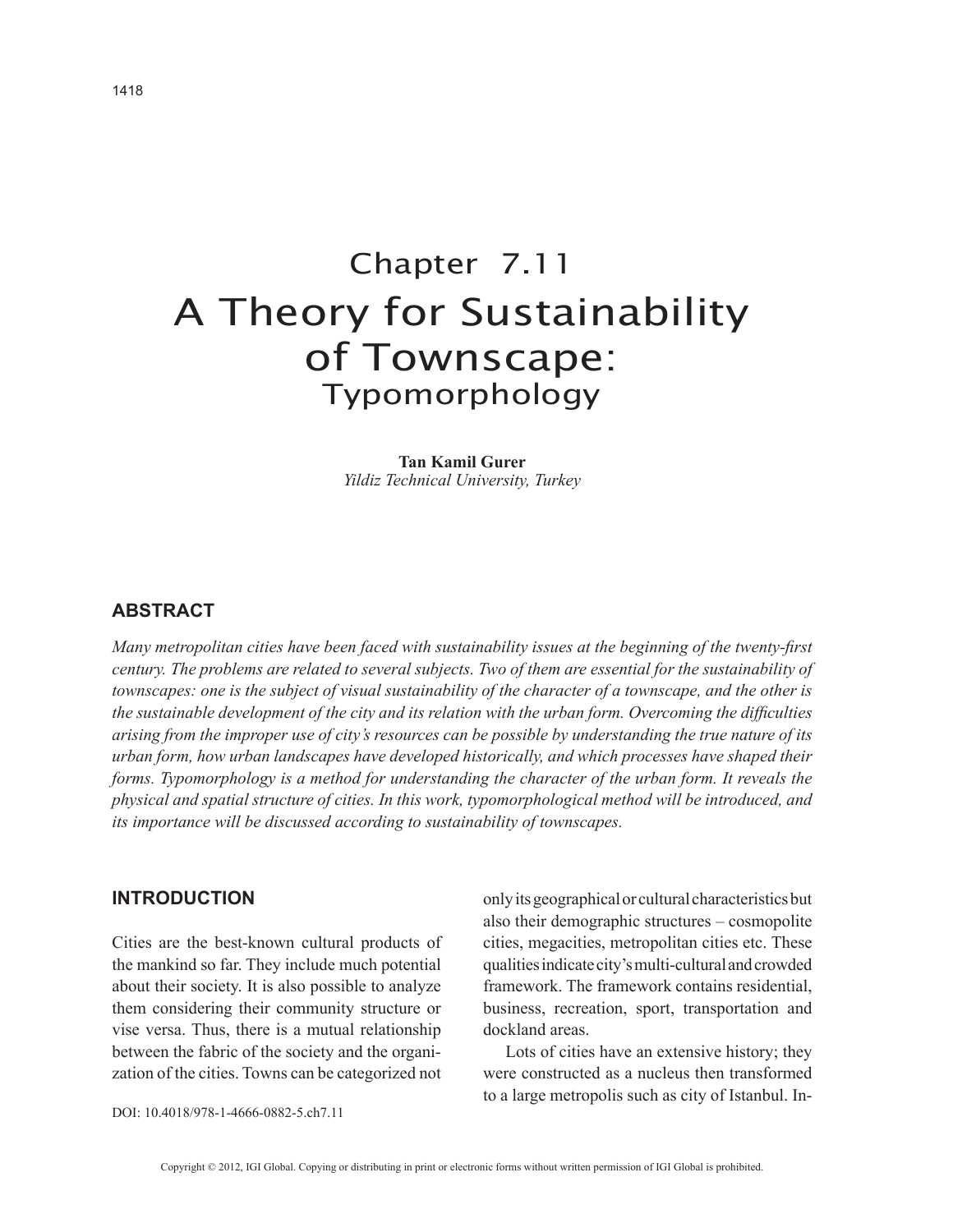creasing labor possibilities and global economical pressures noticeably affect the urban landscapes of the historical cities. Therefore, rapid population and urban growth has changed the planning of the many of them and caused to unplanned urbanization, consuming resources and deformation of the historic city centers. Many towns have also growth to the suburbia without any planning and occasionally turned to the shantytowns.

Unfavorable developments in the character of the cities force us to think extremely about the sustainability of the resources for the future generations. Sustainability is a comprehensive subject and according to widely accepted view it is related with the preservation and the continuation of the ecologic, economic, social, cultural and physical values of the cities. This work will focus on sustainability of the urban form or townscape because of its symbolic character relative to its culture. The functions, socio-cultural networks, geographical positions, climate and their evolution in the time are the main determinant factors of the townscapes. We can deal with the different townscapes of two important cities: New York, Manhattan Island and the city of Amsterdam as an exemplar. As a business area with the recent history and the cubical architectural character,

Manhattan Island has a distinctive townscape structure (Figure 1). On the other side, city of Amsterdam, with its different topography enriched with the canals, long historical and architectural past, colorful materialize environment, has a counter townscape effect (Figure 2).

One of the well-known theories about the analysis of the urban landscapes is *urban morphology*. In few decades, *typomorphological* works have extended the field by emphasizing the typological contribution on morphological analysis of the urban fabric. Works on the morphological characteristics of the urban landscapes can also shed light on the sustainability of the urban form or townscapes. This work will begin with emphasizing the elements of the townscape according to different theories; afterward, theoretical approaches of the urban morphology and typomorphology will be analyzed then effects of these theories will be evaluated in accordance with the sustainability of the townscapes.

# **ELEMENTS OF TOWNSCAPE**

Human settlements occupy a place in the geosphere. These built landscapes are located in a

*Figure 1. New York City, South view of Manhattan by Schwen, D., (***©** *(2005), (Creative Commons))*